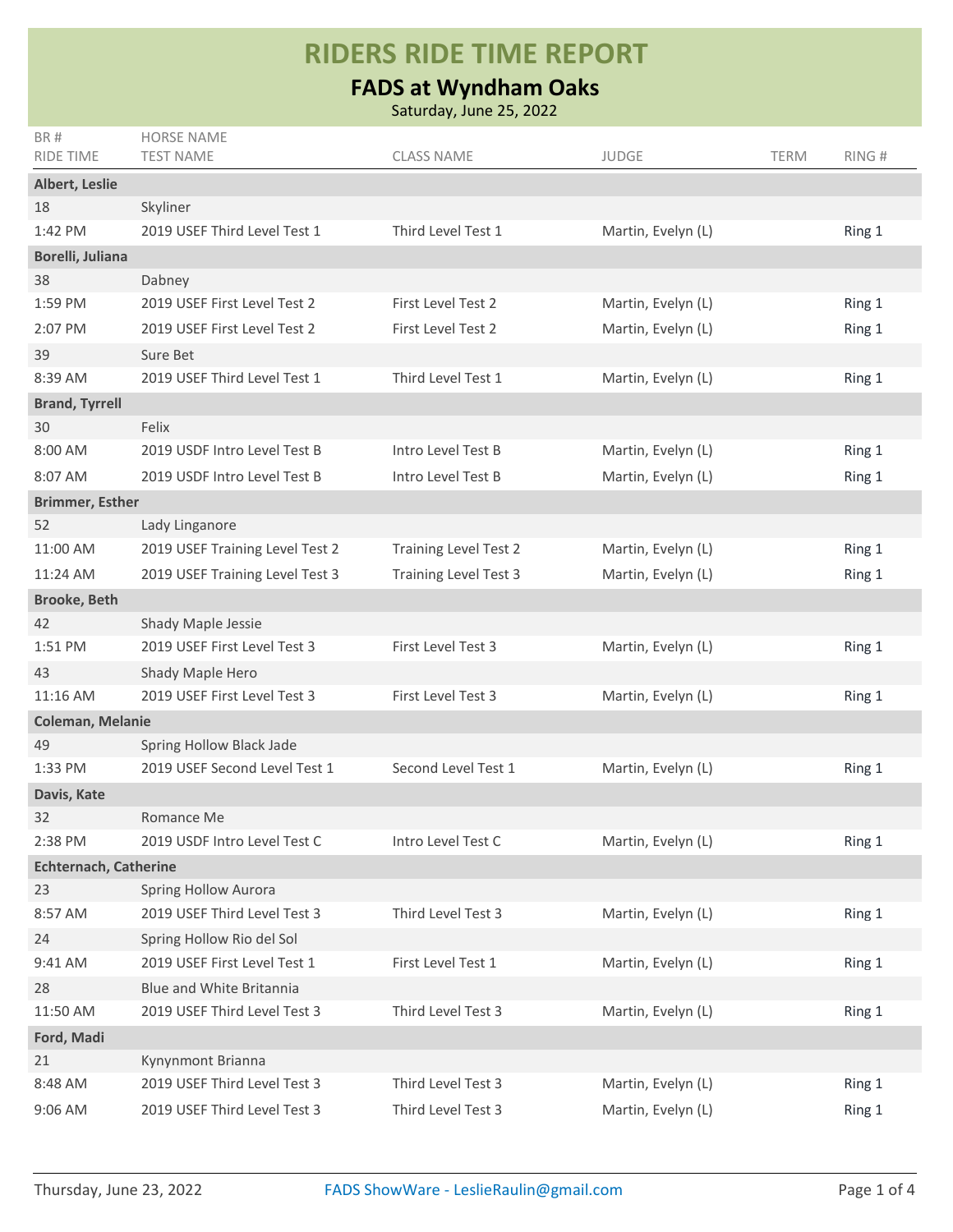| BR#<br><b>RIDE TIME</b>   | <b>HORSE NAME</b><br><b>TEST NAME</b>      | <b>CLASS NAME</b>            | <b>JUDGE</b>       | <b>TERM</b> | RING#  |
|---------------------------|--------------------------------------------|------------------------------|--------------------|-------------|--------|
|                           |                                            |                              |                    |             |        |
| Gage, Austen              |                                            |                              |                    |             |        |
| 27<br>$9:23$ AM           | Arrogant B<br>2019 USEF Third Level Test 3 | Third Level Test 3           | Martin, Evelyn (L) |             | Ring 1 |
|                           |                                            |                              |                    |             |        |
| 9:32 AM                   | 2019 USEF Third Level Test 3               | Third Level Test 3           | Martin, Evelyn (L) |             | Ring 1 |
| Harrington, Erin          | Kynynmont Joplin                           |                              |                    |             |        |
| 53<br>9:15 AM             | 2019 USEF Training Level Test 1            | Training Level Test 1        | Martin, Evelyn (L) |             | Ring 1 |
|                           |                                            |                              |                    |             |        |
| Kingsbury, Julie<br>31    | <b>Irish</b>                               |                              |                    |             |        |
| $2:23$ PM                 | 2019 USDF Intro Level Test B               | Intro Level Test B           | Martin, Evelyn (L) |             | Ring 1 |
| Klosson, Ellen            |                                            |                              |                    |             |        |
| 44                        | Alora                                      |                              |                    |             |        |
| 9:49 AM                   | 2019 USEF Training Level Test 2            | <b>Training Level Test 2</b> | Martin, Evelyn (L) |             | Ring 1 |
| 10:12 AM                  | 2019 USEF First Level Test 1               | First Level Test 1           | Martin, Evelyn (L) |             | Ring 1 |
| Lamken, Lindsey           |                                            |                              |                    |             |        |
| 37                        | Gryffindor                                 |                              |                    |             |        |
| 3:08 PM                   | 2019 USEF Training Level Test 1            | Training Level Test 1        | Martin, Evelyn (L) |             | Ring 1 |
| 3:24 PM                   | 2019 USEF Training Level Test 2            | <b>Training Level Test 2</b> | Martin, Evelyn (L) |             | Ring 1 |
| Levitan, Caitlyn          |                                            |                              |                    |             |        |
| 22                        | Passport                                   |                              |                    |             |        |
| 3:00 PM                   | 2019 USEF Training Level Test 1            | Training Level Test 1        | Martin, Evelyn (L) |             | Ring 1 |
| 3:16 PM                   | 2019 USEF Training Level Test 1            | Training Level Test 1        | Martin, Evelyn (L) |             | Ring 1 |
|                           |                                            |                              |                    |             |        |
| Light, Kate<br>35         | CV Eis                                     |                              |                    |             |        |
| 3:48 PM                   | 2019 USDF Intro Level Test A               | Intro Level Test A           | Martin, Evelyn (L) |             | Ring 1 |
| 4:02 PM                   | 2019 USDF Intro Level Test B               | Intro Level Test B           | Martin, Evelyn (L) |             | Ring 1 |
| <b>Malloy, Annie</b>      |                                            |                              |                    |             |        |
| 51                        | Ever So Clever                             |                              |                    |             |        |
| 4:16 PM                   | 2022 USEA Beginner Novice Test A           | <b>Eventing Test A TOC</b>   | Martin, Evelyn (L) |             | Ring 1 |
| 4:37 PM                   | 2022 USEA Novice Test A                    | <b>Eventing Test A TOC</b>   | Martin, Evelyn (L) |             | Ring 1 |
| Maskell, Jessica          |                                            |                              |                    |             |        |
| 36                        | <b>Atlantic Surfer</b>                     |                              |                    |             |        |
| 3:41 PM                   | 2019 USDF Intro Level Test A               | Intro Level Test A           | Martin, Evelyn (L) |             | Ring 1 |
| 3:55 PM                   | 2019 USDF Intro Level Test B               | Intro Level Test B           | Martin, Evelyn (L) |             | Ring 1 |
| Miles, Glenn              |                                            |                              |                    |             |        |
| $12 \overline{ }$         | Ramsey                                     |                              |                    |             |        |
| 10:20 AM                  | 2019 USEF Training Level Test 2            | <b>Training Level Test 2</b> | Martin, Evelyn (L) |             | Ring 1 |
| 10:36 AM                  | 2019 USEF Training Level Test 3            | <b>Training Level Test 3</b> | Martin, Evelyn (L) |             | Ring 1 |
|                           |                                            |                              |                    |             |        |
| <b>Miles, Maris</b><br>11 | Super Ted                                  |                              |                    |             |        |
| 10:28 AM                  | 2019 USEF Training Level Test 3            | <b>Training Level Test 3</b> | Martin, Evelyn (L) |             | Ring 1 |
|                           | 2019 USEF Training Level Test 3            | <b>Training Level Test 3</b> | Martin, Evelyn (L) |             |        |
| 10:44 AM                  |                                            |                              |                    |             | Ring 1 |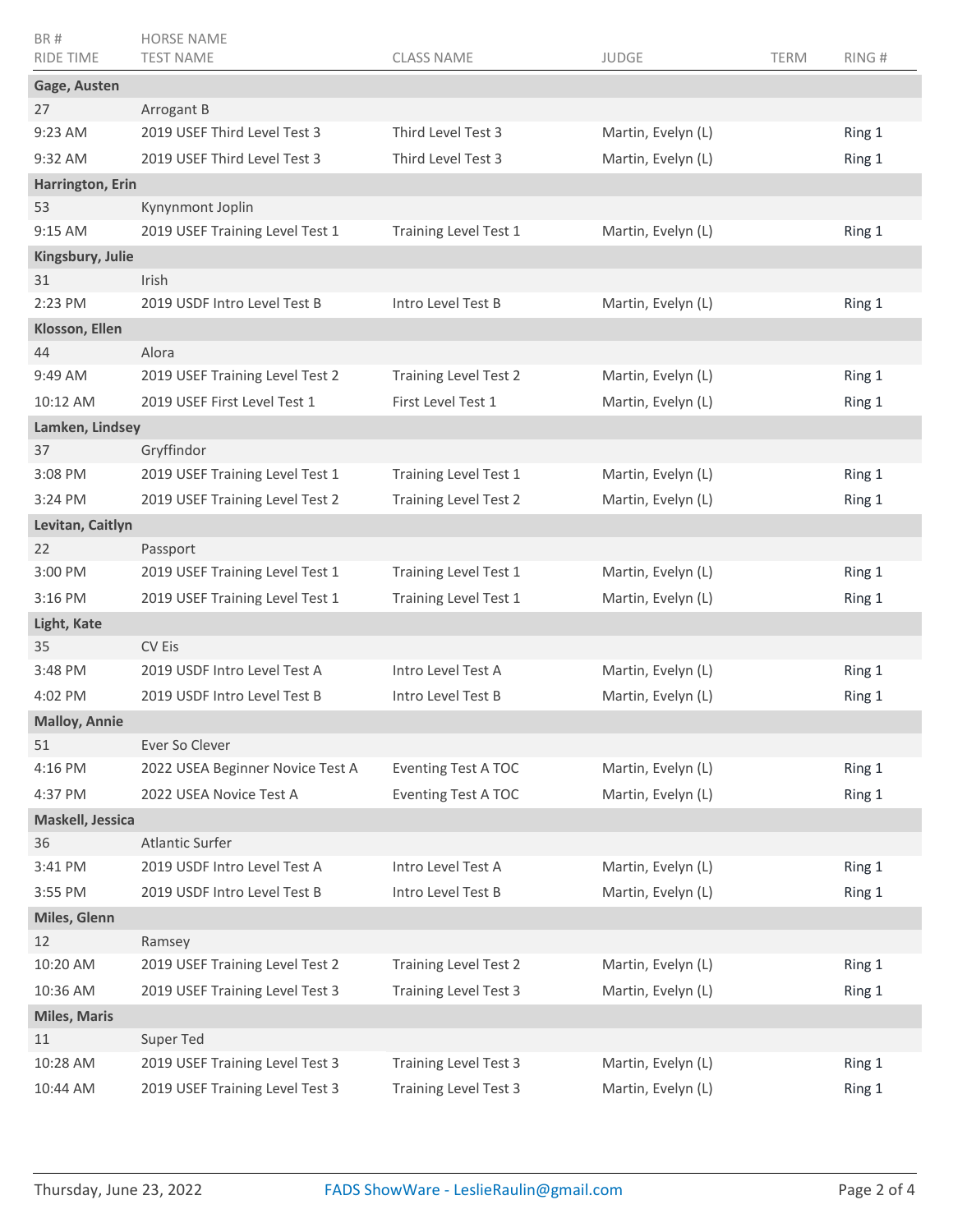| BR#<br>RIDE TIME          | <b>HORSE NAME</b><br><b>TEST NAME</b>                    | <b>CLASS NAME</b>            | <b>JUDGE</b>       | <b>TERM</b> | RING#  |  |  |
|---------------------------|----------------------------------------------------------|------------------------------|--------------------|-------------|--------|--|--|
|                           |                                                          |                              |                    |             |        |  |  |
| <b>Morris, Renee</b>      |                                                          |                              |                    |             |        |  |  |
| 29<br>12:37 PM            | Blue and White Britannia<br>2019 USEF Third Level Test 1 | Third Level Test 1           |                    |             |        |  |  |
|                           |                                                          |                              | Martin, Evelyn (L) |             | Ring 1 |  |  |
| Nebesky, Aviva            |                                                          |                              |                    |             |        |  |  |
| 17<br>12:46 PM            | Raison De Joie<br>2019 USEF Third Level Test 2           | Third Level TOC              |                    |             |        |  |  |
|                           |                                                          |                              | Martin, Evelyn (L) | HC          | Ring 1 |  |  |
| 12:55 PM                  | 2022 FEI Team JR                                         | FEI TOC                      | Martin, Evelyn (L) | HC          | Ring 1 |  |  |
| Osburnsen, Laura          |                                                          |                              |                    |             |        |  |  |
| 25                        | Marie Stella Artois                                      |                              |                    |             |        |  |  |
| $1:14$ PM                 | 2019 USEF Fourth Level Test 1                            | Fourth Level TOC             | Martin, Evelyn (L) |             | Ring 1 |  |  |
| $1:23$ PM                 | 2019 USEF Fourth Level Test 2                            | Fourth Level TOC             | Martin, Evelyn (L) |             | Ring 1 |  |  |
| Peterson, Melissa         |                                                          |                              |                    |             |        |  |  |
| 48                        | Fabrice                                                  |                              |                    |             |        |  |  |
| 8:30 AM                   | 2019 USEF Third Level Test 1                             | Third Level Test 1           | Martin, Evelyn (L) |             | Ring 1 |  |  |
| Pollak, Thora             |                                                          |                              |                    |             |        |  |  |
| 50                        | <b>Beall Spring Danika</b>                               |                              |                    |             |        |  |  |
| 10:52 AM                  | 2019 USEF Training Level Test 3                          | <b>Training Level Test 3</b> | Martin, Evelyn (L) |             | Ring 1 |  |  |
| 11:08 AM                  | 2019 USEF Training Level Test 3                          | <b>Training Level Test 3</b> | Martin, Evelyn (L) |             | Ring 1 |  |  |
| <b>Protos, Pollly</b>     |                                                          |                              |                    |             |        |  |  |
| 33                        | Encore                                                   |                              |                    |             |        |  |  |
| 3:32 PM                   | 2019 USEF Second Level Test 3                            | Second Level Test 3          | Martin, Evelyn (L) | Scratch     | Ring 1 |  |  |
| Reuwer, Megan             |                                                          |                              |                    |             |        |  |  |
| 47                        | VSH Rafalko                                              |                              |                    |             |        |  |  |
| 4:09 PM                   | 2022 USEA Beginner Novice Test A                         | <b>Eventing Test A TOC</b>   | Martin, Evelyn (L) |             | Ring 1 |  |  |
| 4:23 PM                   | 2022 USEA Beginner Novice Test A                         | <b>Eventing Test A TOC</b>   | Martin, Evelyn (L) |             | Ring 1 |  |  |
| Roy, Amanda               |                                                          |                              |                    |             |        |  |  |
| 14                        | I'm Here                                                 |                              |                    |             |        |  |  |
| 4:30 PM                   | 2022 USEA Beginner Novice Test B                         | <b>Eventing Test B TOC</b>   | Martin, Evelyn (L) |             | Ring 1 |  |  |
| 4:45 PM                   | 2022 USEA Beginner Novice Test B                         | <b>Eventing Test B TOC</b>   | Martin, Evelyn (L) |             | Ring 1 |  |  |
| Sheehan, Bishop           |                                                          |                              |                    |             |        |  |  |
| 45                        | Apollo                                                   |                              |                    |             |        |  |  |
| 8:14 AM                   | 2019 USEF First Level Test 3                             | First Level Test 3           | Martin, Evelyn (L) |             | Ring 1 |  |  |
| <b>Stephenson, Sherry</b> |                                                          |                              |                    |             |        |  |  |
| 46                        | <b>Pymalion Prince</b>                                   |                              |                    |             |        |  |  |
| 8:22 AM                   | 2019 USEF First Level Test 3                             | First Level Test 3           | Martin, Evelyn (L) |             | Ring 1 |  |  |
| Stoneham, Liz             |                                                          |                              |                    |             |        |  |  |
| 15                        | Onyx                                                     |                              |                    |             |        |  |  |
| 2:15 PM                   | 2019 USEF First Level Test 2                             | First Level Test 2           | Martin, Evelyn (L) |             | Ring 1 |  |  |
| Webber, Christina         |                                                          |                              |                    |             |        |  |  |
| 26                        | Spring Hollow Legend                                     |                              |                    |             |        |  |  |
| 1:04 PM                   | 2022 FEI Prix St Georges                                 | FEI TOC                      | Martin, Evelyn (L) |             | Ring 1 |  |  |